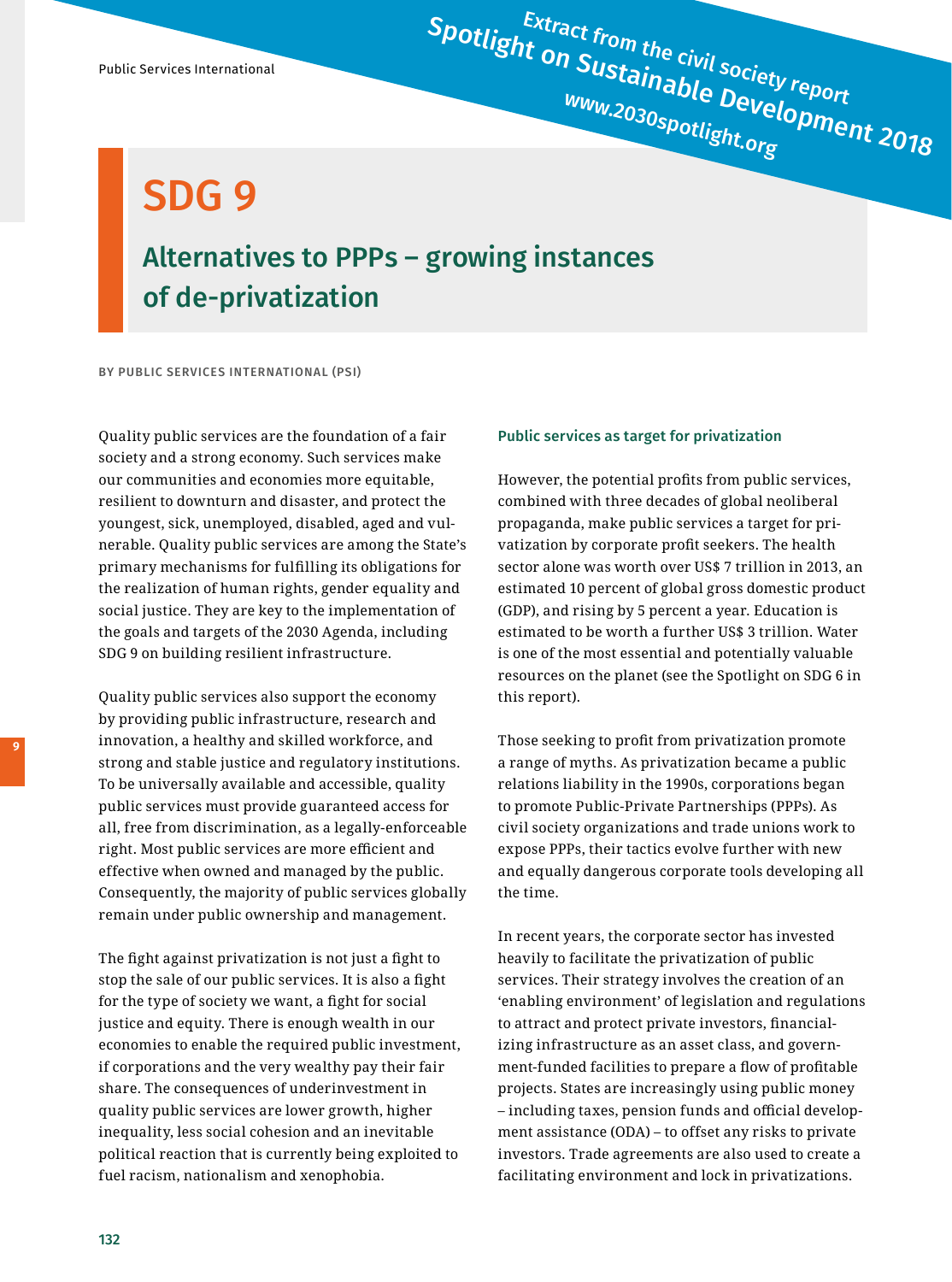Privatization is further facilitated by arbitrary limits on government borrowing and spending. Rising debt is often used as a pretext for privatizing assets, instead of demanding that corporations and the very rich pay their share of tax. The UN, the G20 and the OECD have all recently called for more private investment in public services and infrastructure. Alarmingly, many in the global labour movement and civil society have been slow to oppose it.

Contrary to the rhetoric of private sector efficiency, a major driver of privatization is the expected profit produced by job cuts and lower labour costs. Privatization is used to break unions' collective agreements, drive down wages and labour conditions, introduce precarious work and destroy unions.

Social Impact Bonds (SIBs) are the latest mutation of privatization in areas such as offender rehabilitation, youth work and employment services. They reinforce the false idea that only the private sector can innovate. They convert complex social services to financial instruments, which are difficult to administer, and drive resources into fixing the symptoms of social problems, not the causes. SIBs also potentially drive down wages, replace skilled workers with volunteers and create a new acceptable 'social' face for unacceptable privatization of social services.

Privatization, outsourcing and the use of agency workers are not gender neutral. They disproportionately affect sectors with a higher percentage of women. They also block access to those quality public services that should serve to alleviate women's burden of unpaid domestic care work and facilitate women's integration to the labour market (see Chapter 4 in this report). They also create precarious work that undermines labour rights in ways that disproportionately affect women. Privatization, outsourcing and the use of agency workers usually lead to more expensive and less flexible services. The process of granting windfall profits to private companies creates conditions conducive to financial and political corruption that is rarely accounted for.

Where privatization, outsourcing and use of agency workers cannot be stopped, organizing workers in privatized services is both the best way to provide

decent wages and conditions for these workers and an important way to stop wage competition and destruction of workers' rights being used as a force for privatization.

The public is often told that privatizations are difficult or impossible to reverse, but this ignores the evidence of hundreds of cases of governments successfully bringing privatized services - often failed privatizations - back into public hands. Trade unions like PSI support reversal of privatization, promote examples of success and help affiliates to pursue the reversal of privatization. They oppose trade agreements that cover or affect public services because they often make reversal of privatization difficult, more expensive or impossible.

Public-Public Partnerships (PUPs) mainly involve strong public utilities twinning with weaker public utilities to jointly solve problems and improve service quality, often through transfer of technical skills, while preserving decent employment. When governments do not renew contracts with private operators, or terminate them early, PUPs provide a viable way to access expertise.

From New Delhi to Barcelona, from Argentina to Germany, thousands of politicians, public officials, workers, unions and social movements are reclaiming or creating public services – including infrastructure – to address people's basic needs and respond to environmental challenges. They do this most often at the local level.

## Growing trend of (re)municipalization

A recent report, "Reclaiming Public Services", prepared by the Transnational Institute and co-published by organizations around the world<sup>1</sup>

<sup>1</sup> Published by Transnational Institute (TNI), Multinationals Observatory, Austrian Federal Chamber of Labour (AK), European Federation of Public Service Unions (EPSU), Ingeniería Sin Fronteras Cataluña (ISF), Public Services International (PSI), Public Services International Research Unit (PSIRU), We Own It, Norwegian Union for Municipal and General Employees (Fagforbundet), Municipal Services Project (MSP), Canadian Union of Public Employees (CUPE).